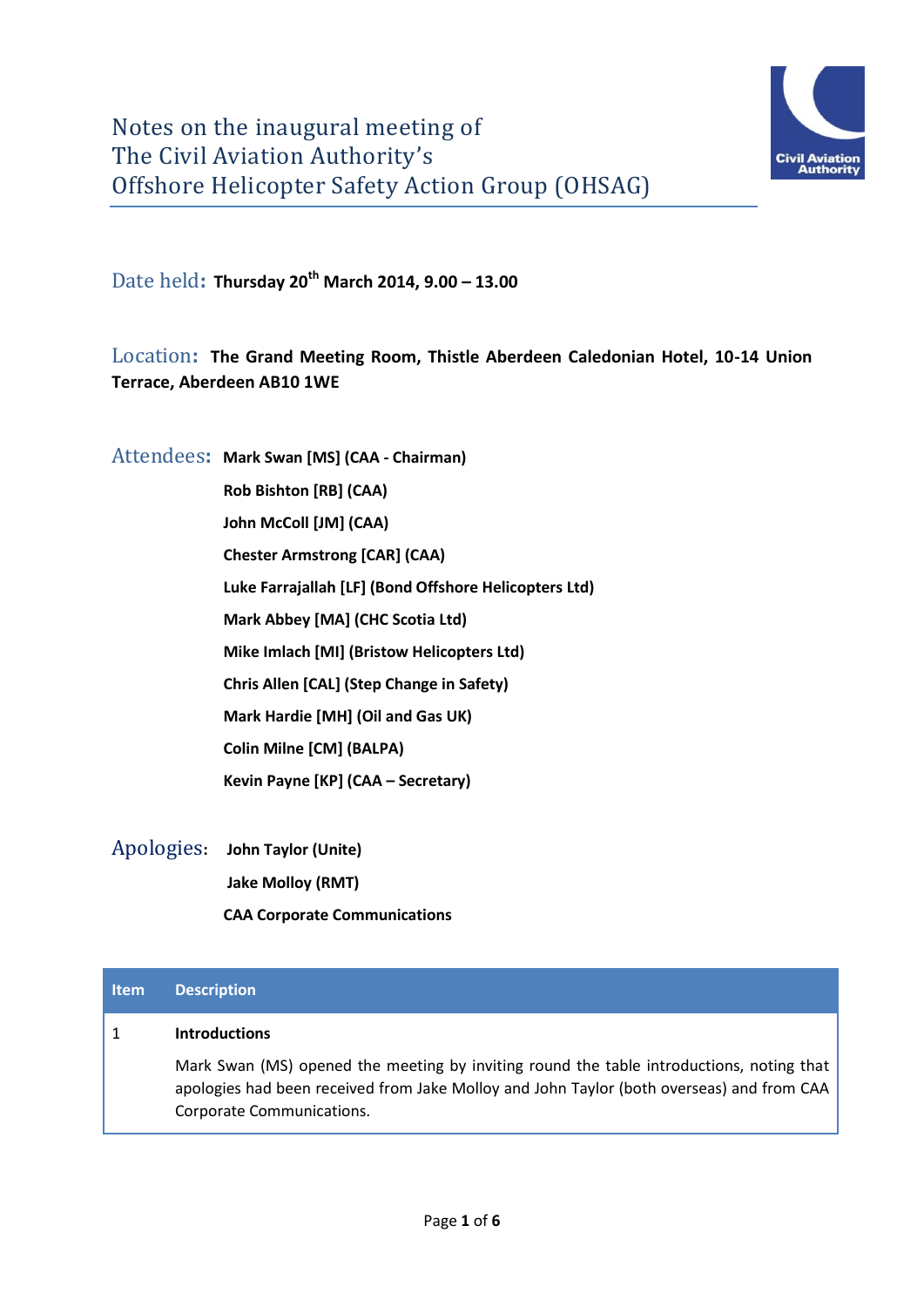## 2 **Agree Terms of Reference**

MS introduced item 2 by asking members for their comments on the draft V1.0 Terms of Reference (ToR) for the CAA Offshore Helicopter Safety Action Group. MS suggested a time period of two years to deliver the programme. Considering feedback from members a draft version 1.1 of the ToR document is circulated with these meeting notes. Issues addressed in the revised ToR document include:

- Helpful to track data which measures the safety improvement i.e. have we achieved what we want to achieve.
- Building the confidence of the offshore workforce is a key deliverable and should be reflected. This underscores the need for effective communication with all parties. CM commented that BALPA is not recognised by all UK helicopter operators.
- Reinforce the desire to delegate specific work items to other established committees where deemed appropriate and establish technical sub-committees under CAA airworthiness and flight operations leadership to deliver on specific actions.
- Emphasise the need for a level playing field between all helicopter operators, whether or not holding a UK AOC i.e. National Operational Directives will apply to all helicopters operating on the UKCS.
- Effective control of communications with the wider audience.

**ACTION 1.1 on OHSAG secretary: To circulate agreed Terms of Reference for OHSAG and to provide a list of acronyms/ abbreviations used.**

**ACTION 1.2 on Mark Swan: To sign off final Terms of Reference.**

**ACTION 1.3 on CAA: To determine governance of specialist sub-groups and develop a communications plan.**

## 3 **A brief on the CAA governance structure and project plan**

During the meeting Kevin Payne (KP) circulated a PowerPoint presentation entitled "CAA Offshore Helicopter Safety Action Group March 2014" (the PowerPoint is attached with the meeting notes). The following slides drew additional discussion:

**SLIDE 4**: Implementation of Review Actions, Project Portfolio – MS confirmed CAA will up-skill and recruit as required.

**SLIDE 7**: Operational Directive – Chester Armstrong (CAR) confirmed that a CAA draft Operational Directive had been circulated to the helicopter operators for comment. CAR emphasised that the Directive would be applicable to all offshore operations (not just oil and gas) and would apply to all G-registration aircraft, wherever they were operating around the world, and to all operators irrespective of registration on the UK continental shelf. Concern was raised that the speed with which some actions were being implemented (the Operational Directive is intended to apply from  $1<sup>st</sup>$  June 2014) could lead to the introduction of residual risks (an unintended risk or consequence introduced through delivery of a safety improvement). MS stated that the CAA would reassess the implementation plan only if the introduction of a specific safety action were to cause an evidenced safety risk greater than the original safety mitigation.

**ACTION 1.4 on helicopter operators: To review the draft Operational Directive and provide feedback to CAR by Tuesday 15th April. Then circulate to group members for information.**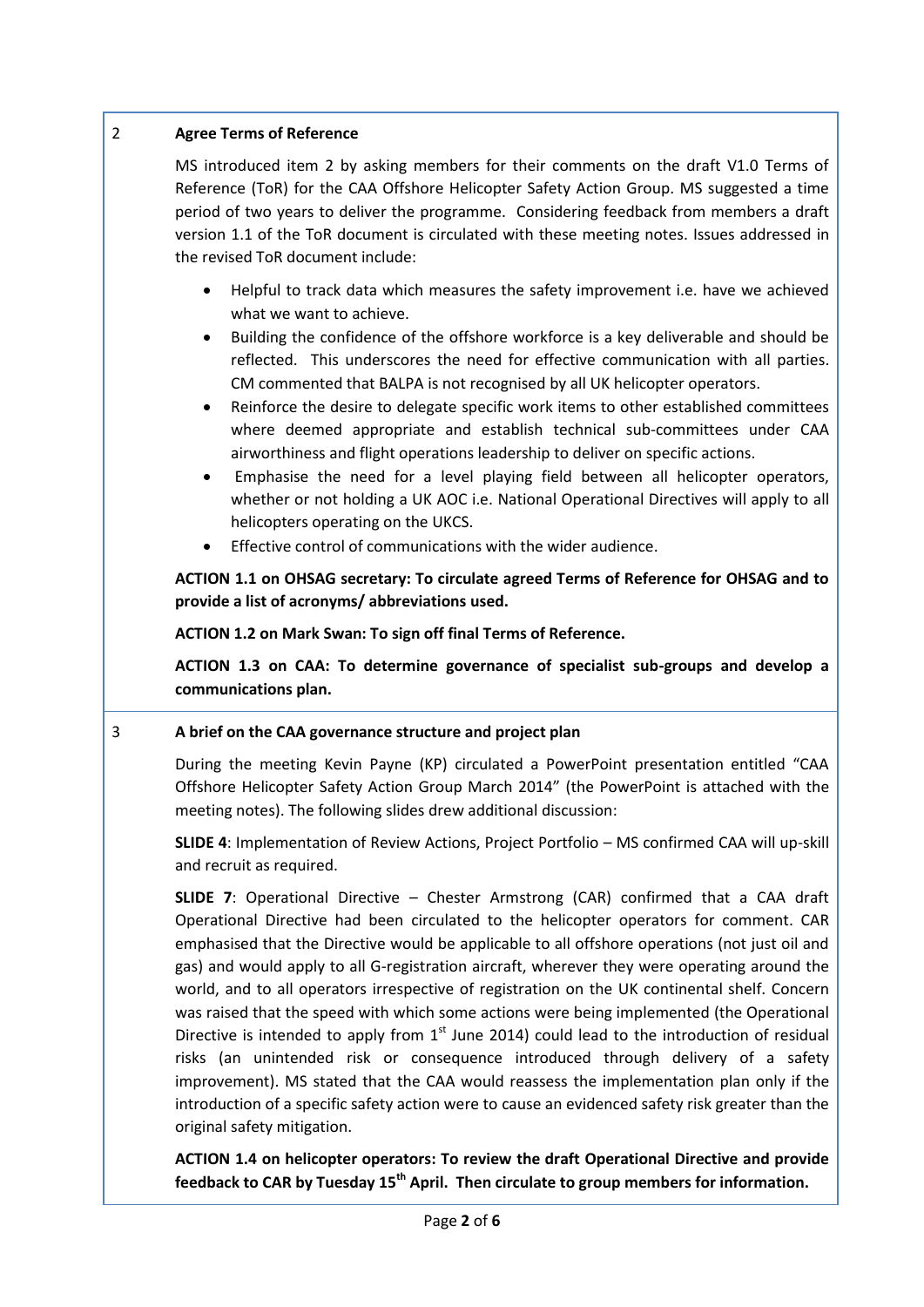**SLIDE 8:** Certification of CAT A EBS – John McColl (JM) gave a brief on the initial certification of EBS. Changes to the suit and life jacket would be a minor modification – confidence in sign-off is good. Chris Allen (CAL) responded on the industry's progress so far and the timeline towards implementation. From industry's perspective, implementation for 1<sup>st</sup> June would be very challenging given the hoops that need to be jumped through e.g. product testing (April week 3), workforce training, integration with suit and lifejacket and procurement of 3500 units with up to a 20-week delivery time. Industry was also concerned about the potential for disrupting the summer maintenance work programme, which was planned to be undertaken in generally more benign conditions. It was agreed that EBS implementation would be top of the agenda at the next OHSAG. MS confirmed that he would be happy to speak to the offshore workforce regarding the implementation of EBS.

**ACTION 1.5 on Step Change and OGUK: To work towards the 1st June implementation date and for the specialist work group to keep OHSAG appraised of any issues.**

**ACTION 1.6 on EBS working sub-group: Project plan to capture EBS arrangements for air crew in addition to helicopter passengers.** 

**SLIDE 9**: SMS symposium - CAR reported that an SMS symposium was being arranged for 23rd or  $24<sup>th</sup>$  June with participation from the three helicopter operators and the CAA (and possibly other National Aviation Authorities and non-UK helicopter operators). This would be a one day event focussing on the top 20 hazards related to the activity to determine the most appropriate mitigations and to agree on Safety Performance Indicators (SPIs) for the top 10.

**SLIDE 11**: Airworthiness –JM delivered a brief explaining that the initial Maintenance Standards Team meeting would be held in the afternoon (20 March). A further meeting was planned with operator engineering and continuing airworthiness managers to determine how information would be disseminated with EASA.

**ACTION 1.7 on Airworthiness Department: To ensure CAA is fully engaged on EBS certification.**

4 **Determine the format to brief the Group with progress of recommendations**

Members agreed that a system should be developed to allow benefits tracking and reporting, if necessary between OHSAG meetings.

**ACTION 1.8 on OHSAG Secretary: Develop a plan for the realisation of benefits and for reporting of action tracking.**

#### 5 **Review CAA progress against actions**

Responding to comments raised by Colin Milne (CM) in highlighting the major work streams of CAP 1145 relating to pilot training and the need for a review of operational best practice, Rob Bishton (RB) noted that the SMS symposium planned for  $23^{rd}$  or  $24^{th}$  June would pick up on operational issues such as night bow deck landings. CAR acknowledged that Pilot Performance would be addressed in a separate work stream which would draw from additional internal resources and fully engage with BALPA. It was appreciated that some issues (e.g. EFIS) had a wider application than just to North Sea helicopter operations. MS offered to engage with stakeholder groups on any issue related to the CAA Offshore Review.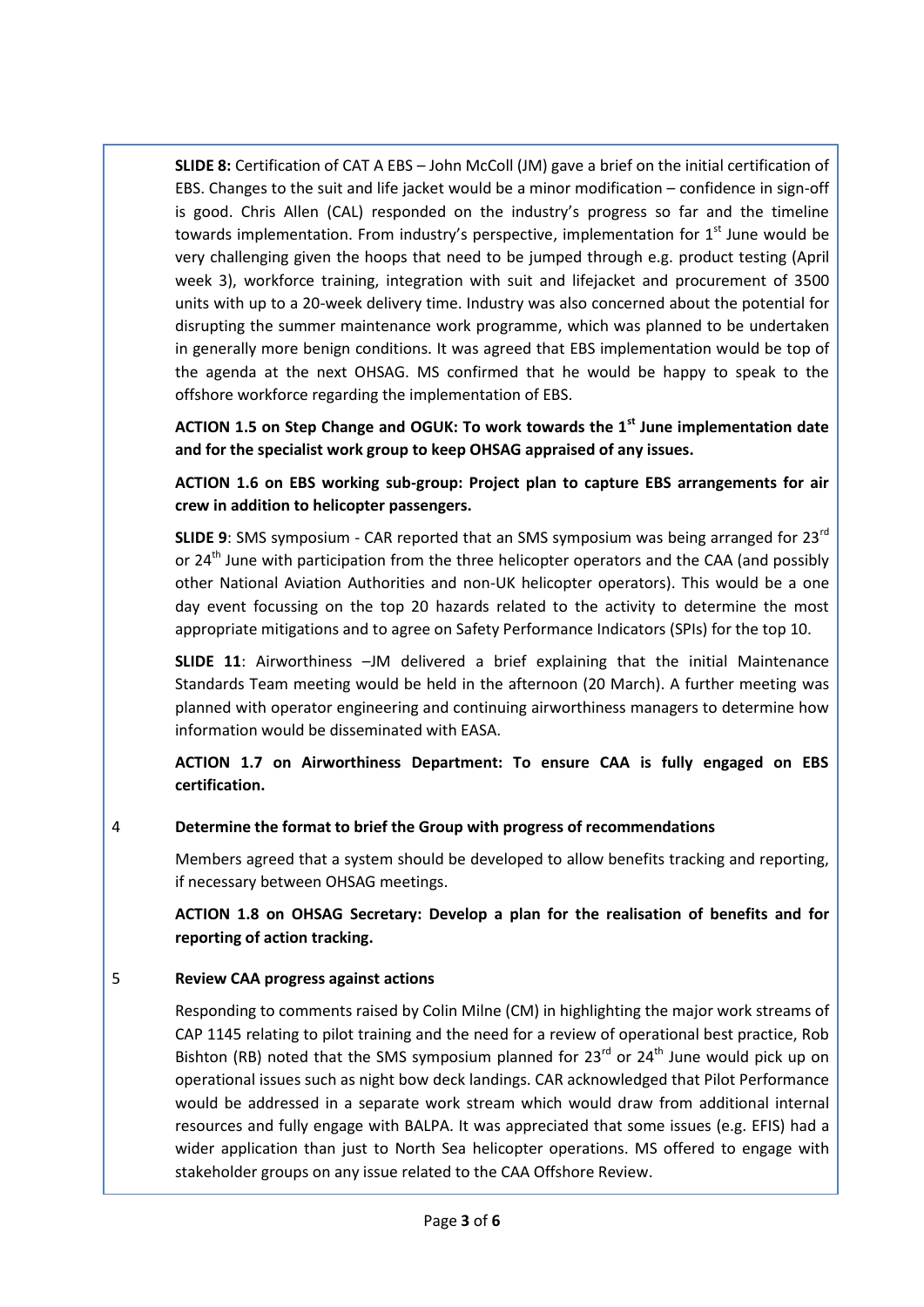#### 6 **Report on EASA progress against recommendations**

MS stated he had recently met with Patrick Ky at EASA who had confirmed EASA's 100% commitment to address all report recommendations directed to the Agency. The meeting emphasised to MS that EASA's position was very forward leaning and fully supportive of the offshore review. EASA had been represented, with MS and CAR of UK CAA, before the Transport Select Committee on Monday  $17<sup>th</sup>$  March.

#### 7 **Review helicopter operators' progress against recommendations**

Mike Imlac (MI) raised a concern that Rotorcraft Flight Manuals provided by OEMs were not comparable with those for fixed wing and that the disparity should be addressed in the CAP 1145 review. MS confirmed that an OEM might be invited to participate in a future sub-group but there was currently no intention for them to have representation on the OHSAG.

#### 8 **Review O&G industry progress against recommendations**

CAL highlighted four specific industry issues, summarised as follows:

• Type A EBS implementation by 1<sup>st</sup> June 2014 – there was no push back on principle or on cost, but there was concern with the challenging implementation timescale. (Concerns are already documented under item 3)

## **ACTION 1.9 on oil and gas industry: If appropriate, to prepare an evidence-based safety case that looks at the balance of risk and the introduction of unintended consequences due to the implementation of CAT A EBS on 1st June.**

(MS confirmed the next meeting would be required to take place around the end of April/ beginning of May, and that CAT A EBS implementation would be right at the top of the agenda).

Offshore Survival and Emergency Training  $-$  A lack of consultation with the Offshore Petroleum Institute Training Organisation (OPITO) was regarded as unfortunate and had led to some inaccuracies arising in the Report. The provision of offshore training had evolved over many years and was harmonised at European level. There was always a fine balance to be drawn between 'safety in training' versus 'fidelity of training' and there are a number of reports on the Step Change website which address this. OPITO intended to bring forward a review of the course content for the Basic Offshore Survival Induction and Emergency Training (BOSIET) and the Further Offshore Emergency Training (FOET) - for later this year. BOSIET and FOET both include Helicopter Underwater Escape Training (HUET).

Post Meeting Note: OPITO has written to the CAA about their concerns and a meeting will be held.

 Fire-fighting service (FFS) upgrade for Normally Unattended Installations (NUIs) – The industry was concerned that the balance of risk due to the provision of extra flights and people needed to install and maintain automated fire fighting equipment etc, outweighed the safety benefit of implementation of FFS. In a DNV report, the industry has highlighted instead the use of crashworthy helicopters as a risk-reduction/ mitigation measure against a reasonably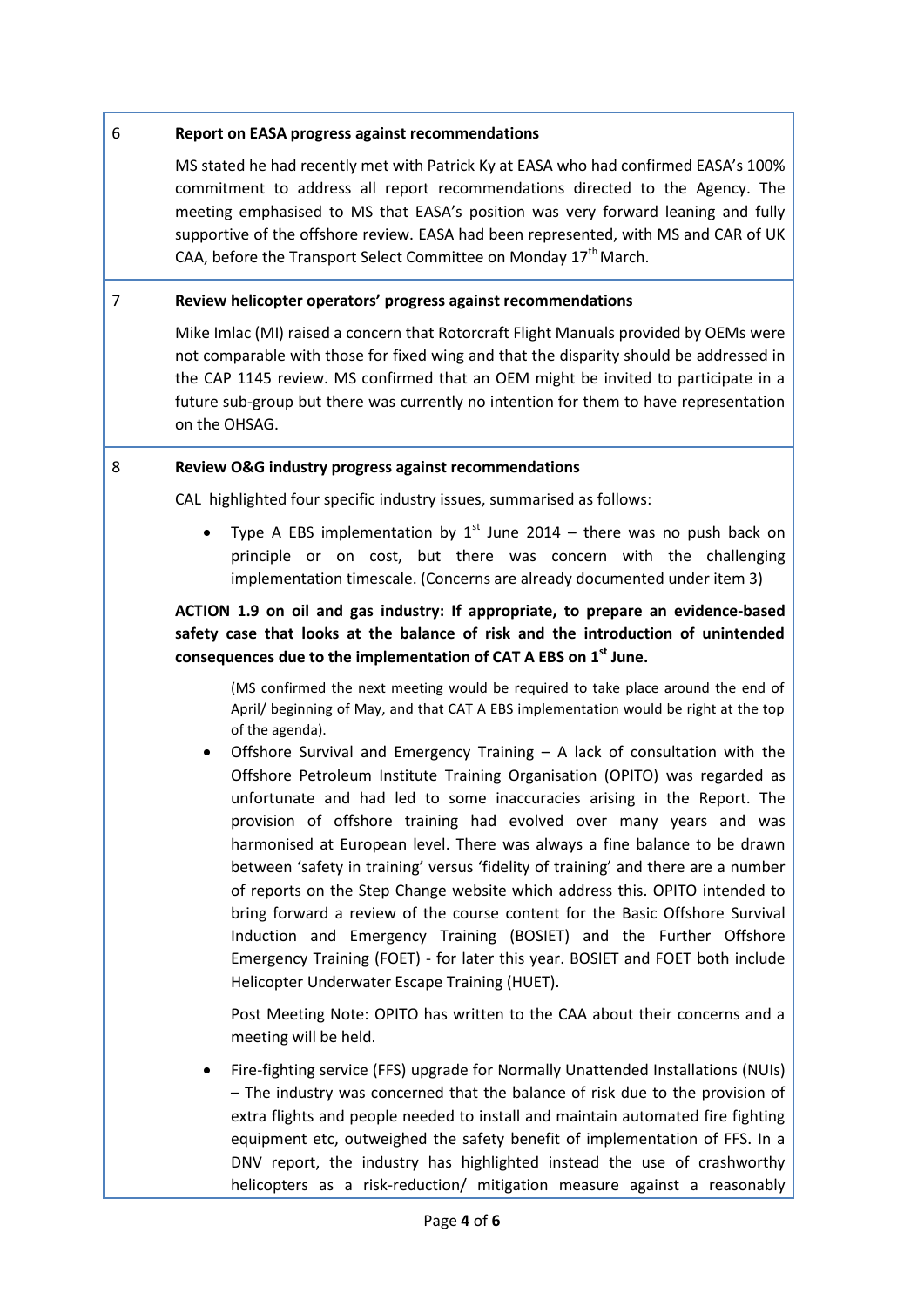foreseeable 'crash and burn'.

 Offshore workforce "sizing" recommendation– this had given rise to a lot of concern among the workforce and Oil and Gas UK has commissioned RGU to look at *all* the issues. However, additional clarity was needed on several aspects and it was accepted that this was the reason for a generous timescale for policy implementation. Communications with the workforce should be agreed in committee and disseminated through a single channel – suggestion for Step Change to assume the role.

In addition to the points above, CM raised the use of the Dacon Scoop in that BALPA did not support its use. It was considered that the sea state restrictions being imposed by the CAA report would not be sufficient to address these concerns.

It was noted that discussion of mechanical rescue devices was included in the CAA Safety Review. MS noted these comments.

#### 9 **Review major risks and issues to delivery of actions and recommendations**

MS noted that we have not developed a risk log or action log at present.

(Post Meeting note: a CAA Review project risk log will be extended to cover 'delivery' of the Report output.

#### 10 **Make decisions on 'key asks' (e.g. support to a particular project)**

Determination of governance and constitution of specialist sub-groups is assigned to the Head of Flight Operations and to Head of Airworthiness with benefits tracking and reporting between meetings as necessary.

#### 11 **Determine content to brief Government officials, stakeholder groups and the media**

MS asked members how the group would like to see the format and dissemination of the meeting report.

LF and CM responded that the presentation of the meeting report should be framed to communicate the major messages effectively and sensitively to the offshore workforce.

**ACTION 1.10 on all: To develop a communications plan to disseminate the full breadth of improvements to stakeholder groups and to agree a communications strategy that hooks up with Oil and Gas UK and Step Change in Safety.**

**An initial press statement was issued by CAA Corporate Communications on 21st March.**